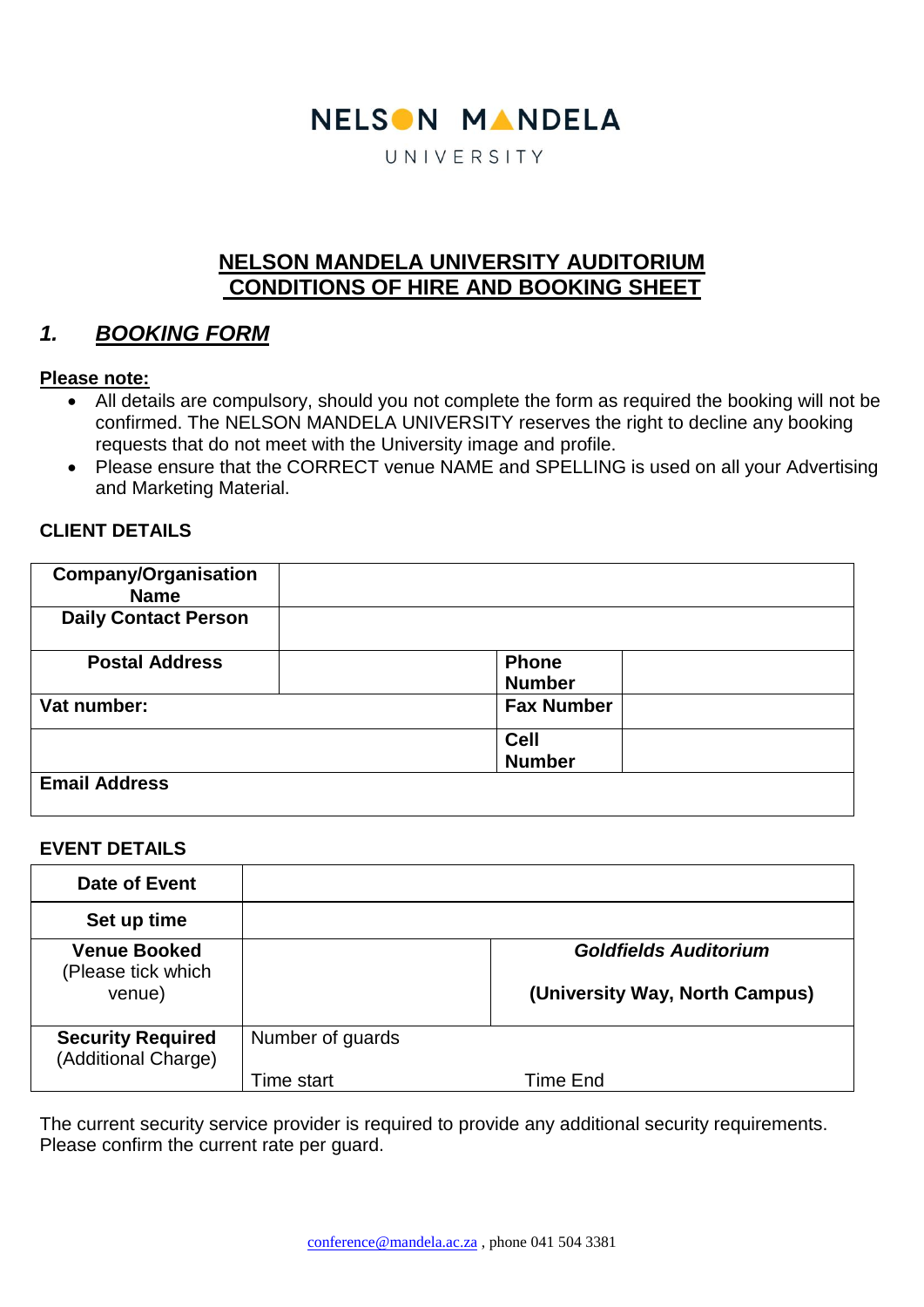| <b>Event Start Time</b>                          | <b>Event End Time</b>  |            |                        |       |
|--------------------------------------------------|------------------------|------------|------------------------|-------|
| <b>Event Name</b>                                |                        |            |                        |       |
| A contact name for referrals<br>& ticket sales   |                        |            |                        |       |
| A contact number for<br>referrals & ticket sales |                        |            |                        |       |
| <b>Type of Event (tick)</b>                      | <b>Musical Concert</b> | Conference | <b>Theatrical Play</b> | Other |

If Musical Please specify type of music and potential audience

If Conference please specify the topic of conference and delegate target market

If theatrical play please specify the type of performance and the potential audience

If Other, please specify in as much details as possible

#### **Please refer to the conditions of hire for the following;**

- The serving of alcohol o The NELSON MANDELA UNIVERSITY has a **NO GLASS** policy for all campuses.
- The provision of catering and tuck shop facilities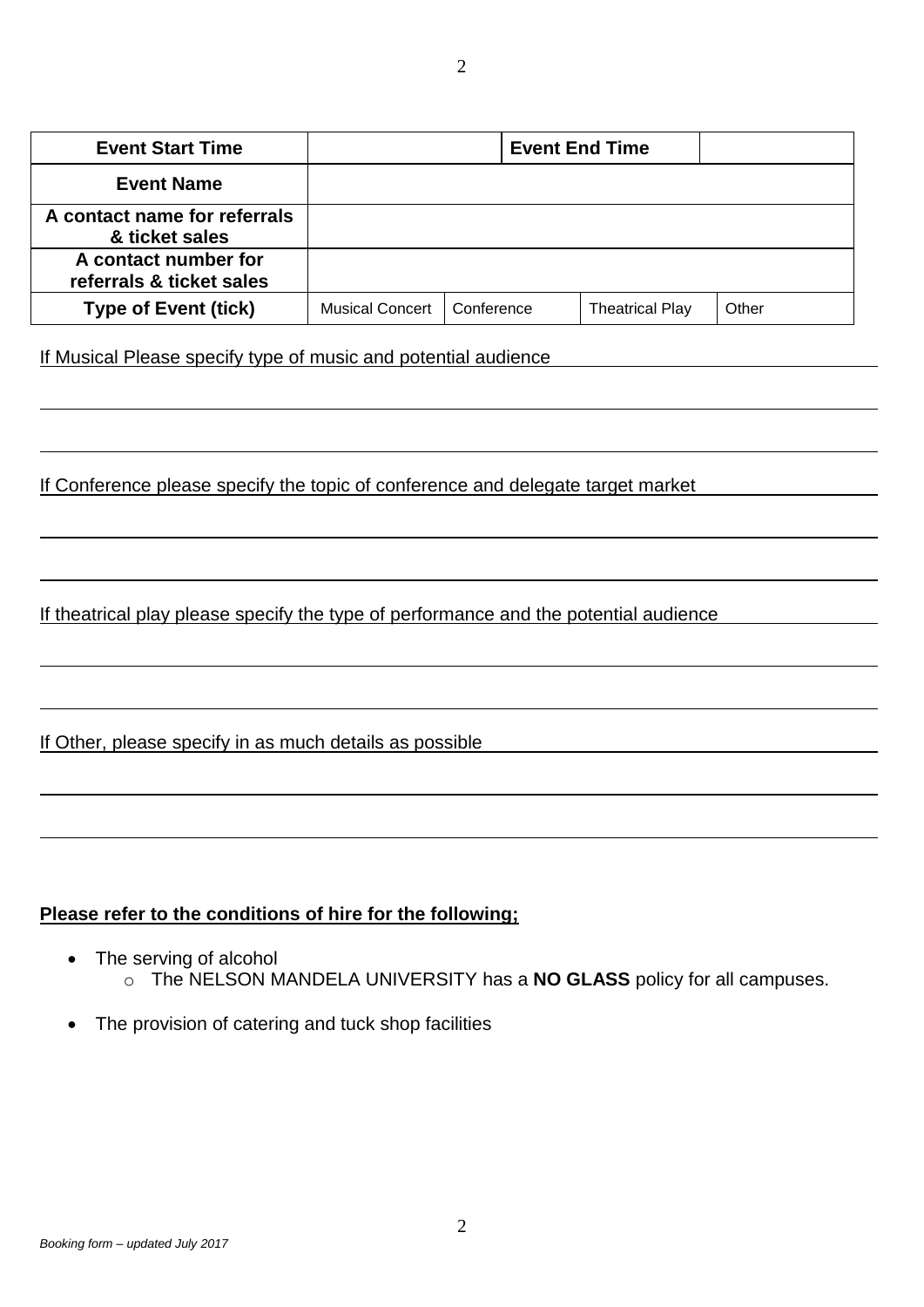## *2. CONDITIONS OF HIRE*

#### **1. SEATING CAPACITY**

Seating capacities of the various venues **may not under any circumstances be exceeded.** Sitting or stand

#### **2. FIRE HAZARDS**

- 2.1 It is the responsibility of the Hirer to familiarise him/her self with the municipal laws and by-laws regarding fire hazards and precautions and to follow these at all times during the period of hire.
- 2.2 Prior permission must be obtained from the NELSON MANDELA UNIVERSITY for the use of smoke devices on stage and also where the nature of the production necessitates smoking on stage.
- 2.3 Heaters of any sort are not allowed in any of the venues.
- 2.4 Smoking, eating in the passage or on the stairs of any of the venues is not allowed. or drinking (other than water) in any venue is not allowed under any circumstances.
- 2.5 Only approved electrical power supplies may be used for lighting and any other electrical equipment.
- 2.6 In the event of a fire, Hirers, their guests and audiences are to vacate the venue in an orderly fashion by way of the demarcated exits. All doors and windows are to be closed.

## **3. RENTAL**

The various rates for the rental of facilities can be obtained from the **Conference and Functions Co-ordinator.**

#### **4. METHOD OF PAYMENT**

#### 4.1 **Deposit; Proof of deposit to accompany booking form**

50 % Deposit is required to confirm the booking. **The balance is payable on or before the booking date**. Failure to do this will result in termination of any tentative booking. This may be done without prior notification to the client**.**

4.2 Bank Details STANDARD BANK - RINK STREET BRANCH CODE : 05-04-17-00 ACCOUNT NO. : 080 263 011 CURRENT ACCOUNT

The DEPOSIT SLIP **MUST BE FAXED** to Sheelagh Badenhorst 041 – 504 3625.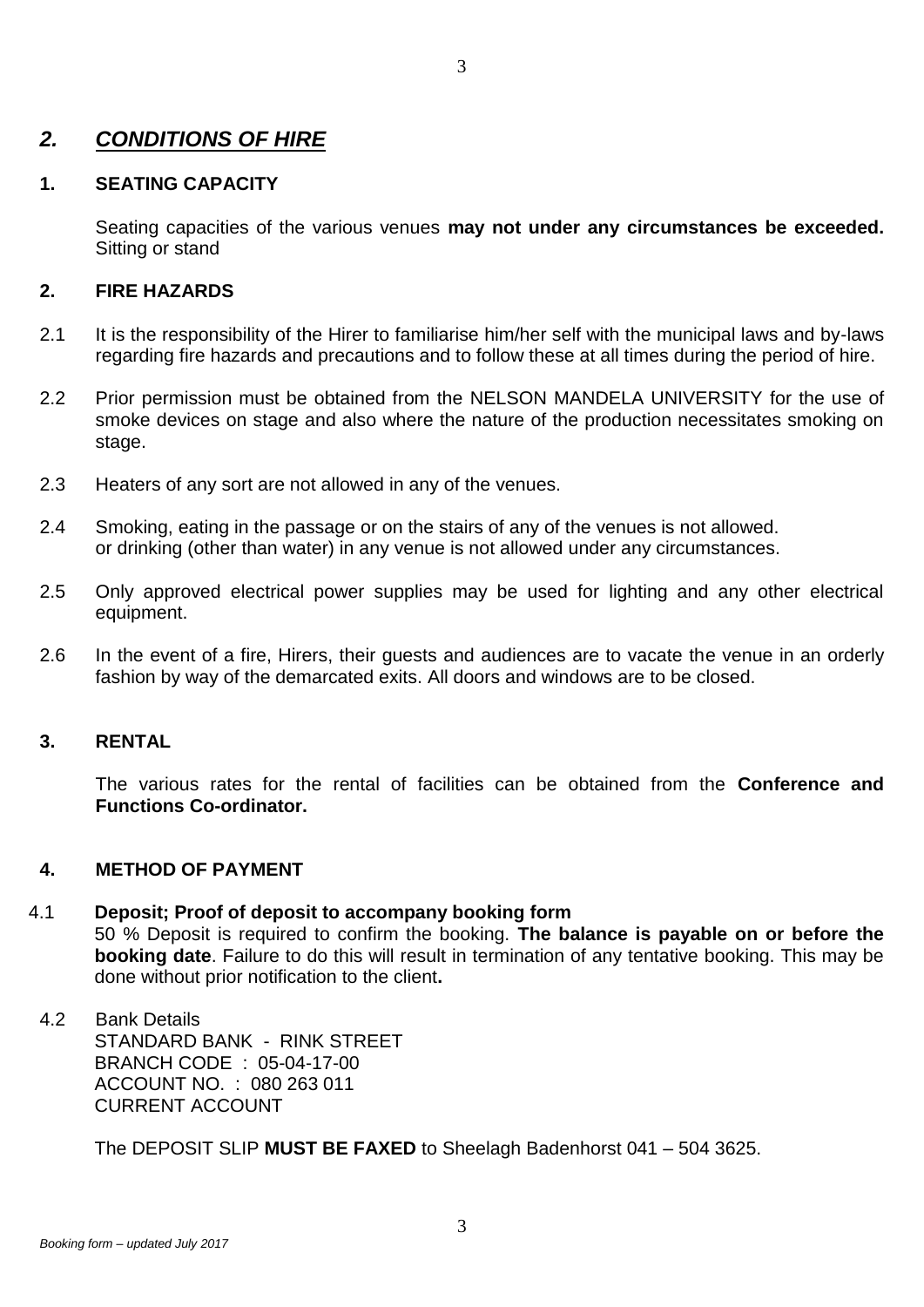Cheques and postal orders are to be made payable to "NELSON MANDELA UNIVERSITY". **All payments must include the name of the conference/function as well as the names of the organisation and contact person.** 

#### **5. CANCELLATION FEE – ALL CANCELLATIONS MUST BE IN WRITING (no verbal communication will be accepted)**

- 5.1 If a conference or function is cancelled within 7 days prior to the date on which the conference or function was supposed to take place, a cancellation fee of 50% of the initial rental will be charged.
- 5.2 If a conference or function is cancelled within 48hrs or less prior to the date on which the conference or function was supposed to take place, the full venue hire will be charged.
- 5.3 The booking is not confirmed until receipt of the signed contract.
- 5.4 The tentative booking will be held for 7 days, should you not confirm within this time period the booking is automatically cancelled.

#### **6. RESPONSIBILITY**

- 6.1 Hirers will be held liable and responsible for any losses or damages sustained by the NELSON MANDELA UNIVERSITY to its buildings, equipment, furniture or accessories during the period of hire, unless such damage or loss was incurred due to negligence on the behalf of a NELSON MANDELA UNIVERSITY employee.
- 6.2 Should any equipment be found to be in a defective condition at the outset of the conference/function, **the Hirer must report such defect to the Conference Co-ordinator or Campus Control personnel before using it.** If no report is submitted, it will be accepted that all equipment was found to be in order.
- 6.3 Hirers must remove all equipment, documents and other possessions that belong to them, or which were obtained from other sources and do not belong to the NELSON MANDELA UNIVERSITY, on the last day of the conference/function. Should any possessions not be removed within SEVEN (7) days, the same shall be confiscated and disposed of at the NELSON MANDELA UNIVERSITY's discretion.
- 6.4 Hirers are expected to ensure that the venue is in an orderly and neat state before they leave. **Any costs incurred by the NELSON MANDELA UNIVERSITY for additional cleaning after a function will be charged to the Hirer.**
- 6.5 The Vice Chancellor of the NELSON MANDELA UNIVERSITY, or his authorised representative, reserves the right to enter the rented venue at any time.
- 6.6 The Hirer (or his representative) shall, at the NELSON MANDELA UNIVERSITY request, remove any person from the premises whose behaviour is not acceptable to the NELSON MANDELA UNIVERSITY.
- 6.7 Refreshments are not allowed in any of the venues.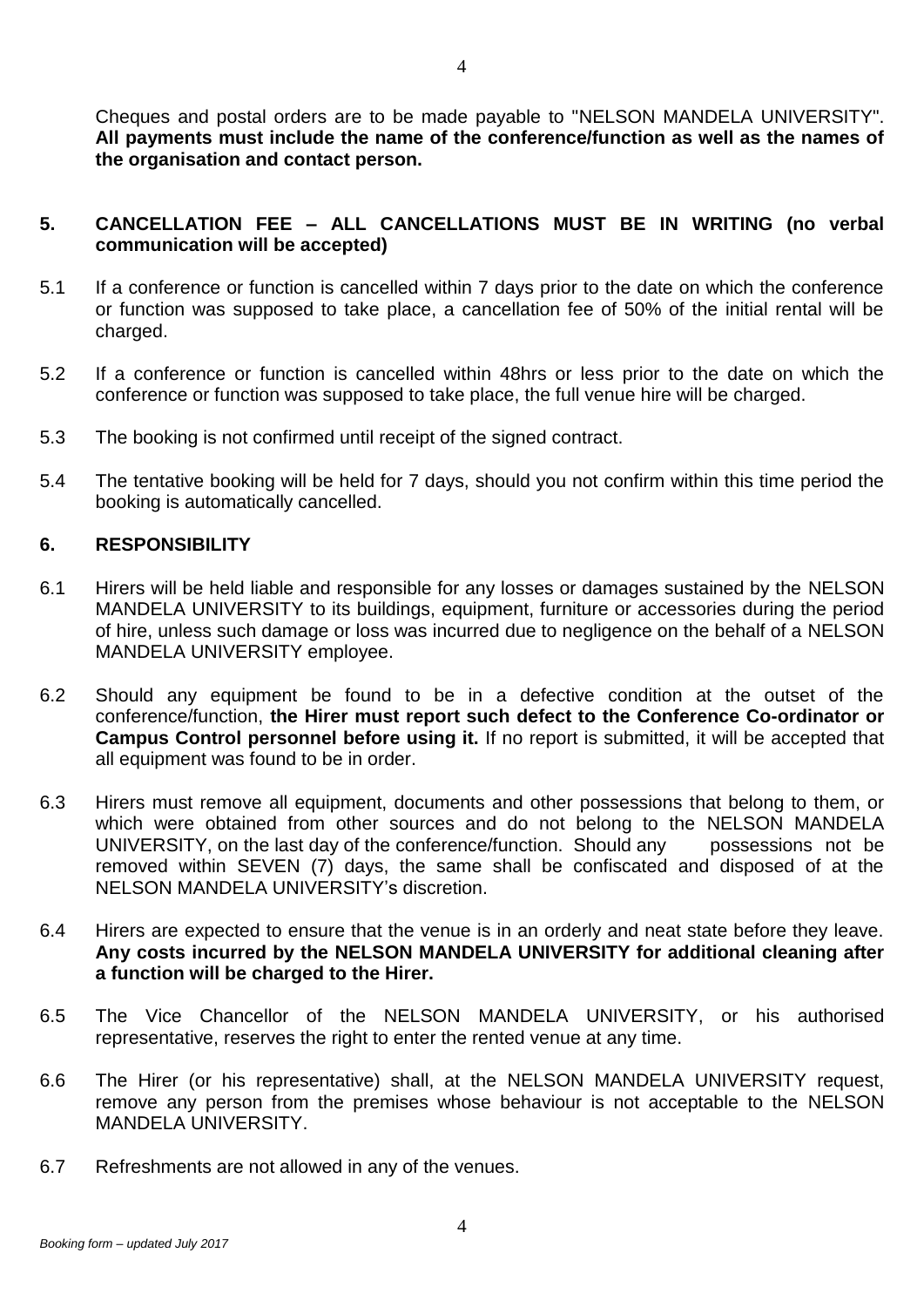#### **7. STAGE AREA - ALL VENUES**

- 7.1 Nails, screws or any other fastening devices may not under any circumstances be used to mount decor or other equipment onto the floor in any way.
- 7.2 Decor may not under any circumstances be constructed or painted on stage.

#### **8. AUDIO VISUAL EQUIPMENT / LIGHTING**

8.1 All venues are hired as is. The NELSON MANDELA UNIVERSITY does not provide any equipment. Lighting and all sound equipment is the clients' responsibility. This includes extra tables, chairs required.

#### **9. INDEMNITY**

The NELSON MANDELA UNIVERSITY accepts no liability in the event of accidents leading to physical injury/disablement or death.

The NELSON MANDELA UNIVERSITY further accepts no liability in the event of loss or damage to any property brought onto the premises irrespective of whether such loss or damage arises from fire, theft or any other cause, or as a result of negligence (gross or otherwise) or a wrongful act committed by any person whether in the employ of the NELSON MANDELA UNIVERSITY or not.

#### **10. CAMPUS CONTROL (SECURITY)**

On a Saturday, Sunday, Public Holiday or after hours a campus control staff member will open and close the particular venue on request.

#### **11. CATERING & BAR FACILITIES**

- 11.1. Under no circumstances may the client provide their own catering or bar facilities. This must be discussed with the Conference Coordinator.
- 11.2 No food or drink is permitted inside the Auditoriums
- 11.3 Should the hirer wish to apply for special consent to operate a temporary tuck shop or bar facility this request must be done in writing, to the conference co-ordinator, with the details of the proposed service, items to be sold and time of operation.